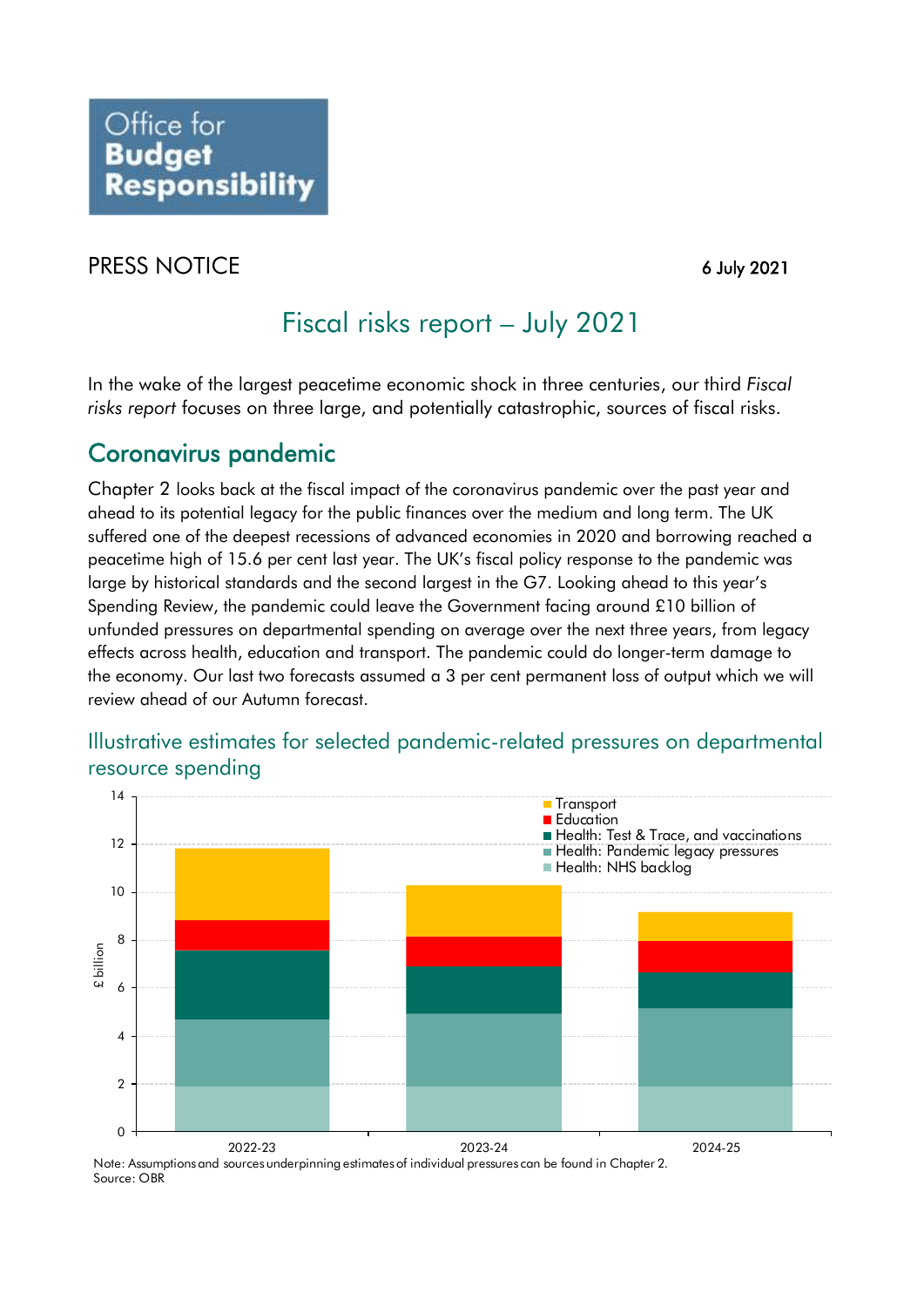## Climate change

Chapter 3 looks at the economic and fiscal implications (both positive and negative) of alternative paths to meeting the Government's legislated goal to reduce net greenhouse gas emissions to zero by 2050. Based on an 'early action' scenario in which action is taken globally and in the UK from now, the transition to net zero adds 21 per cent of GDP to public debt over 30 years (relative to a hypothetical baseline in which no climate-related headwinds exist) – slightly less than the pandemic has added in just two years. This rise is more than explained by the loss of fuel duty and other emissions-related revenues. The gains from taxing carbon more heavily are sufficient to cover the costs of public spending on net zero investments. Alternative scenarios outline the implications of unmitigated climate change, a delayed and abrupt policy response, and different productivity outcomes and fiscal policy choices, with the impact on debt ranging from a *reduction* of 12 per cent of GDP to an increase of 43 per cent.



#### Climate scenarios: impact on public sector net debt in 2050-51

# Cost of public debt

Chapter 4 considers the fiscal risks associated with the cost of government debt. These risks depend on the future path of interest rates, but three developments make the UK public finances more sensitive to any changes in these. First and foremost, debt is around three times higher than it was in 2008, largely due to the fiscal consequences of the financial crisis and the pandemic. Second, public sector liabilities have a shorter effective maturity as a by-product of quantitative easing, meaning changes in interest rates feed through more quickly to debt costs – twice as much of the cost of any interest rate increase is felt in the first year than was the case in 2008. Combined with higher debt, that means interest payments are six times more sensitive over a one-year horizon than they were just prior to the financial crisis. Third, increased foreign holdings of UK gilts, from 18 per cent in 2000 to around one-quarter today, potentially make the UK